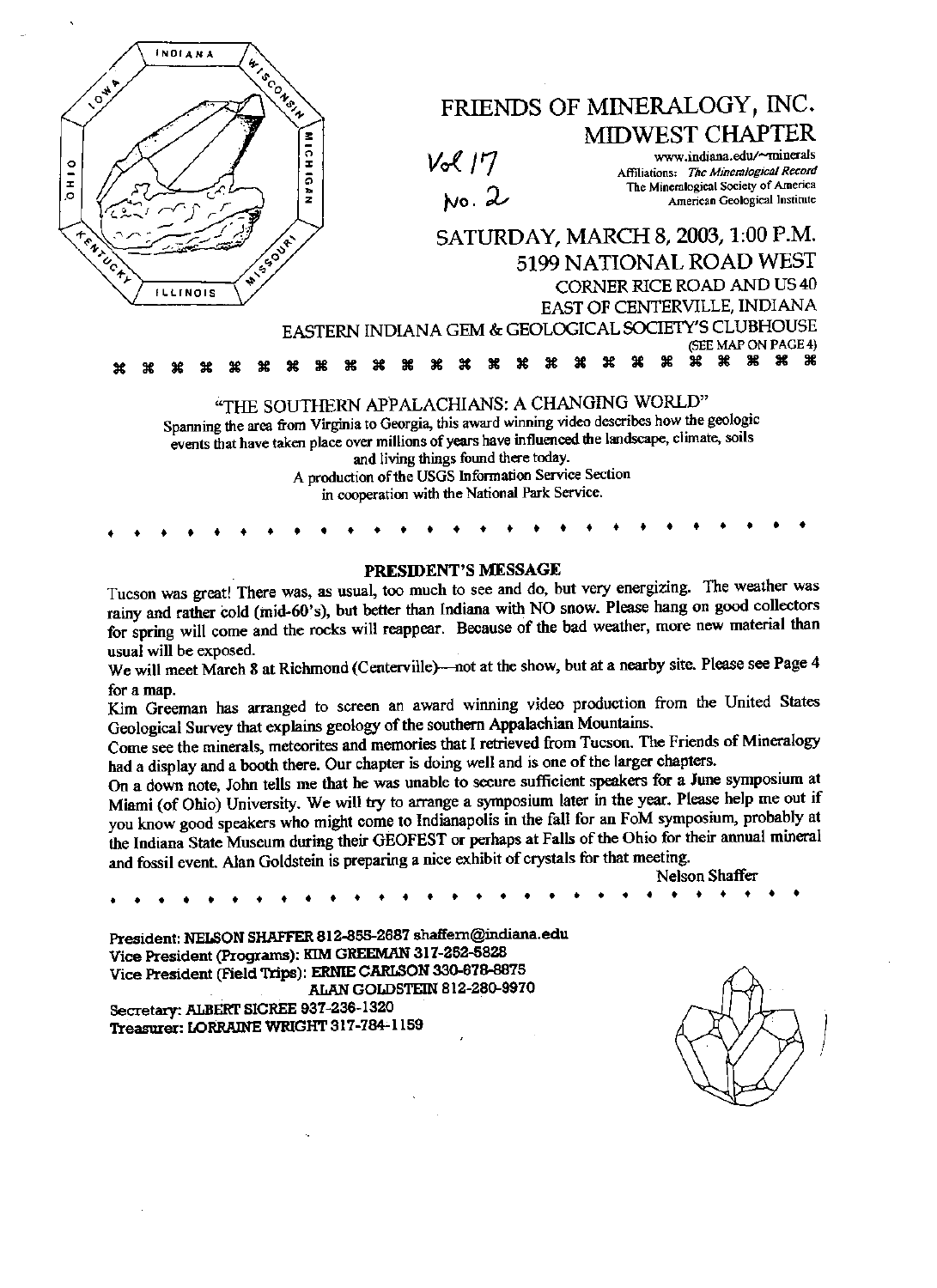## MINUTES-JANUARY 12, 2003

Nine members and their families and friends were given an extensive "behind the scene" tour of the new INDIANA STATE MUSEUM at Indianapolis by Peggy Fisherkeller, Curator of Geology, at that institution.

Upon completion of the tour, President Nelson Shaffer conducted a brief informal business meeting. Treasurer Lorraine Wright reported that as of that date the chapter's account had \$1,356.02. The silent auctions in June at Bloomington earned \$102.00 and in September at Greenfield \$126.25. Adding these funds to the fees collected, the 2002 Midwest Mineral Symposium 'broke even'.

President Shaffer reported that Emie Carlson of Kent State University and Alan Goldstein of The Falls of the Ohio have agreed to handle the chapter's field trips for the year 2003. Members are encouraged to help out with suggestions and possible contacts that might help us gain entrance to quarries and collecting sites.

President Shaffer then reviewed progress on the 2003 symposium, which is tentatively scheduled to be hosted by Miami University in Oxford, Ohio on Saturday, June 14, 2003.

Peggy Fisherkeller was given a round of applause for her excellent tour of the new museum. The meeting was adjourned.

Albert Sicree, Seeretary



DDDDDDDDDDDDDDDBDBDDDDD

## CALENDAR OF EVENTS

Mar. 7-9---RICHMOND IN: 30TH Annual Gem, Mineral & Fossil Show & Sale. Wayne County Frgds. Dealers, exhibits, displays, door prizes, silent auction, demos. Fri. 9€, Sat. 10-6, Sun. 114. Adm. Sponsored by Eastern Indiana Gem and Geological Society, Inc. Information: Gene Clark 765-935-5144

Mar. 14-16-MICHIGAN CENTER Ml: "March into Michigan Minerals". Michigan Gem & Mineral Society. Michigan Center Masonic Lodge, 355 Napoleon Rd., Fri.-Sat. 10-7, Sun. 10-5. Adm. Information John Hoskin 517-522-2296<br>Mar. 15-16—CANTON OH: 36<sup>th</sup> Annual Show, Stark Co. Gem & Mineral Club. McKinley Room, Canton Mem. Civic

Ctr.1100 Market Ave. N. Sat.10-6, Sun.10-5. Adm. Information; Barry Heiks 330-868-4047

Mar. 16--INDIANAPOLIS IN: 500 Earth Sciences Meeting, North Eastwood Christian Church, 9425 E. 30<sup>th</sup> St. (Between Post Rd. & Mitthoeffer), 2:00 PM. Information: Dee Slater 317-253-6951

Mar. 20: WEST LAFAYETTE IN: Wabash Valley Gem & Mineral Society meeting, 7:00 PM, Morton Community Center. Program-Dwaine Edington-Appreciation of Micro Minerals.

Mar. 21-23-ST. LOUIS COUNTY MO: 43rd Annual Gem, Mineral & Jewelry Show, Machinists Hall Auditorium, 12365 St. Charles Rock Road (Bridgeton), I-170 at St. Charies Rock Rd. Exit. Special exhibits: Missouri's Earth Treasures. Exhibits, demos, dealers. Fri. 4-9 pin, Sat.10-7, Sun.10-5. Adm.

Mar. 22-23-MONROE WI: 53RD Annual Mineral, Gem & Fossil Show. Monroe High School, 1600 26th St. Speakers, exhibits, demos, door prizes, silent auction. Sponsored by The Badger Lapidary & Geological Scoiety. Sat.-Sun. 9-5.

Mar. 29-30-BERRIEN SPRINGS Ml: Gem, Mineral, Rock & Fossil Show, Berrien County Sportsman Club, 2985 E. Linco Rd. (East Of US 31, south of St. Joseph/Benton Harbor, north of Berrien Springs). Sponsored by Blossomland Gem & Mineral Society. Minerals, jewelry, gem tree, cabochons, fossils. Sat.-Sun. 10-5. Adm. Information: Joan Gardner 616-429-6499.

Apr. 5-6-COLUMBUS OH: Columbus Rock & Mineral Soc. & Licking County Rock & Mineral Society Show. Veterans Memorial, 300 W. Broad St. Sat.10-7, Sun.11-5. Adm. Information: Dan Hall 614-252-0781 Apr.11-13-MT. CLEMENS MI: Show sponsored by Mt. Clemens Gem & Lapidary Society. Communfty Center. 300

N. Groesbeek. Fri.-Sat.10-7, Sun.11-5. Adm. Information: S. Chownyk 586-293-9127